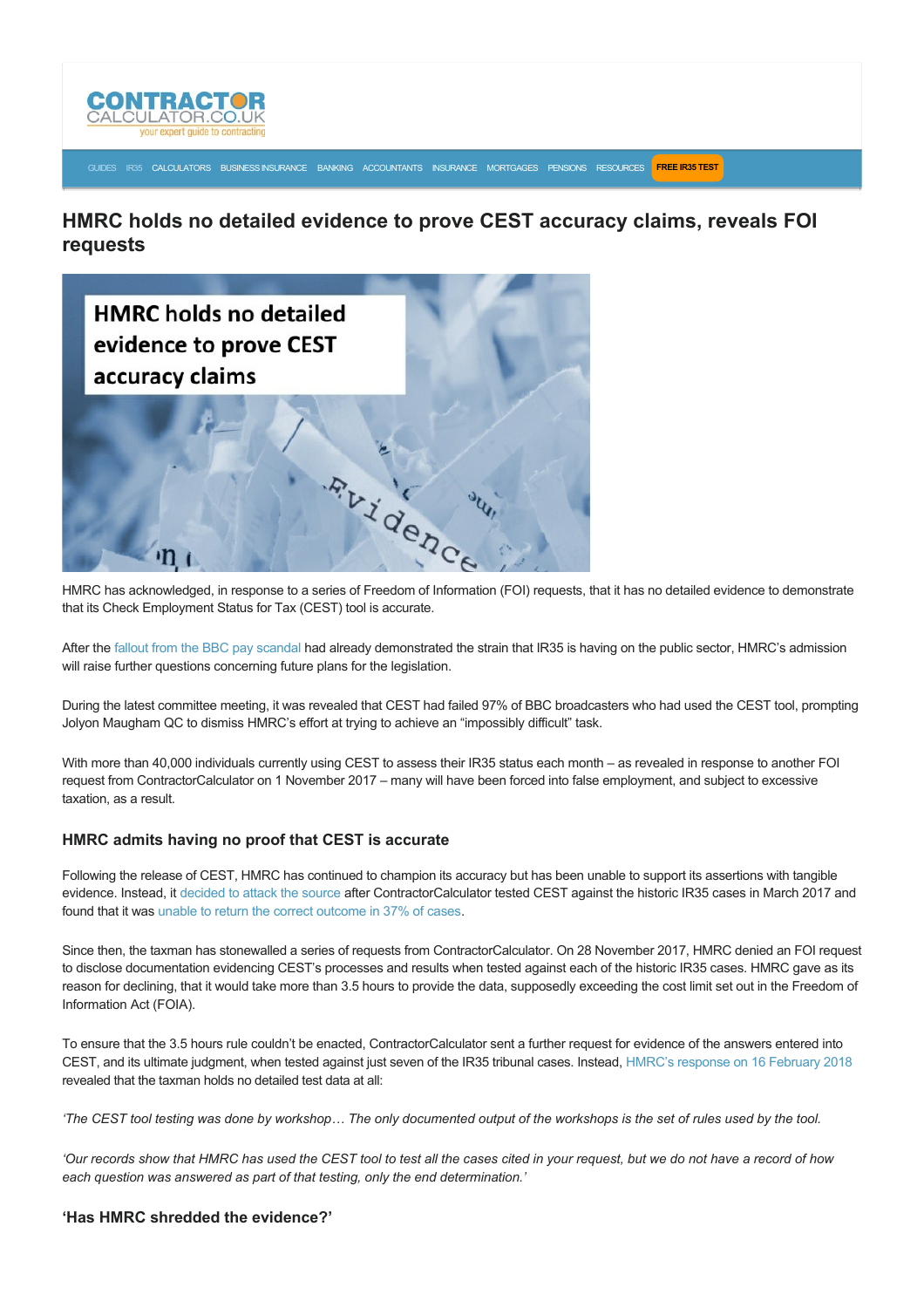CEST was built using an Agile Software Development approach, a central tenant of which is automated testing. However, an examination of the code base available for inspection online, along with an analysis of HMRC's responses to several FOI requests, suggests that no formally documented or automated acceptance tests even exist. As a result, HMRC is unable to prove that CEST correctly calculates the results for the historic IR35 court cases, or any cases for that matter.

"For a tool of such importance, the supposed lack of rigour involved in its testing methodology is astonishing," comments ContractorCalculator CEO Dave Chaplin, whose career history includes commercial software development for leading UK financial institutions and legal practices.

[Antony Marcano](http://antonymarcano.com/), founder of [RiverGlide](https://riverglide.com/) – a consultancy that specialises in coaching agile software delivery comments: "Testing the validity of this tool's answers with an undocumented ad-hoc approach via workshops is insufficient for Government-produced software of this magnitude. A more diligent approach would have been to drive the design of the solution using the court cases as the test scenarios.

"This would have delivered transparency and accountability alongside the open source code. Without this, a fundamental piece of the jigsaw is missing, leaving no assurance that it actually produces the correct results."

Chaplin adds: "When I led teams developing online banking software, if we'd gone into a room and emerged claiming that the software all appeared to work fine, without any documentation to prove it, we would have been fired.

"We examined the CEST programming code last year and published the results online. Our findings proved that CEST is structurally flawed, and that HMRC would need to start from scratch to have any hope of achieving accuracy.

"You have to ask yourself why HMRC has chosen not to be transparent with this crucial part of the testing of the tool. It's absurd that there is supposedly no detailed documented evidence of formal testing of the tool. Has HMRC shredded any evidence to cover up CEST's shortcomings?"

# **HMRC and CEST's dubious history**

The taxman was also outed for omitting mutuality of obligation (MOO) – a key element of employment case law – from CEST. When pressed [on the matter during a webinar delivered to NHS Trustees in September 2017, HMRC policy adviser Mark Frampton stated that CEST](https://www.contractorcalculator.co.uk/hmrc_key_ir35_case_law_cest_tool_537610_news.aspx) assumes MOO to be present in every public sector engagement.

This logic was immediately renounced by barristers and IR35 legal experts. HMRC claimed it would disclose legal arguments substantiating this claim in January 2018, but nothing was forthcoming.

The taxman [denied a subsequent FOI request from ContractorCalculator](https://www.contractorcalculator.co.uk/docs/20180223-HMRC-MOO-CC.pdf) on 23 February, claiming supporting evidence was "exempt from disclosure". However, HMRC did state that it now intends to release its arguments in April.

"It'll be intriguing to hear what HMRC has to say, given the absurdity of its claim," says Chaplin. "Somehow, HMRC believes it is going to convince everyone that every fruit in the greengrocers is an orange."

Last week the [details of another IR35 tribunal case emerged,](https://www.contractorcalculator.co.uk/mdcm_ltd_ir35_proposed_reform_rollout_539810_news.aspx) which ContractorCalculator used to conduct another test. Although the contractor was deemed outside IR35 in real life, [CEST was unable to determine their status.](https://www.contractorcalculator.co.uk/hammer_blow_hmrc_contractor_wins_latest_ir35_case_539710_news.aspx)

## **IR35 and CEST driving ill health in the public sector**

The news comes after a [House of Commons inquiry into BBC pay](https://www.parliament.uk/business/committees/committees-a-z/commons-select/digital-culture-media-and-sport-committee/inquiries/parliament-2017/inquiry2/) revealed the extent of the impact of IR35 on many broadcasters' wellbeing. MPs heard how one presenter suffered "life-altering levels of stress", whilst another [attempted suicide due to her IR35 ordeal](https://www.theguardian.com/media/2018/mar/20/bbc-presenters-reveal-constant-anxiety-caused-by-pay-arrangements).

At a recent committee meeting, presenter Paul Lewis disclosed that 97% of those within the BBC, who had used CEST, had been deemed caught by IR35, with broadcaster Kirsty Lang adding that the tool is "not fit for purpose".

"The conclusion that 97% of self-employed BBC presenters should have been classed as employed is ludicrous, and further proof of CEST's inaccuracies," says Chaplin. "You begin to wonder how many of these presenters would have been spared the trauma, had they not used CEST."

## **HMRC leaving itself at risk of judicial review?**

The BBC isn't the only organisation affected. Uncertainty over IR35 is already heaping [further strain on social care services](https://www.contractorcalculator.co.uk/public_sector_ir35_reforms_social_care_538710_news.aspx) [and the NHS](https://www.contractorcalculator.co.uk/nhs_survey_patient_care_services_crisis_ir35_537910_news.aspx). where locums have been refused outside IR35 engagements as a result of flawed CEST assessments.

"HMRC has taken a slapdash approach to building CEST, and now needs to stand accountable for its action. This could mean an extremely